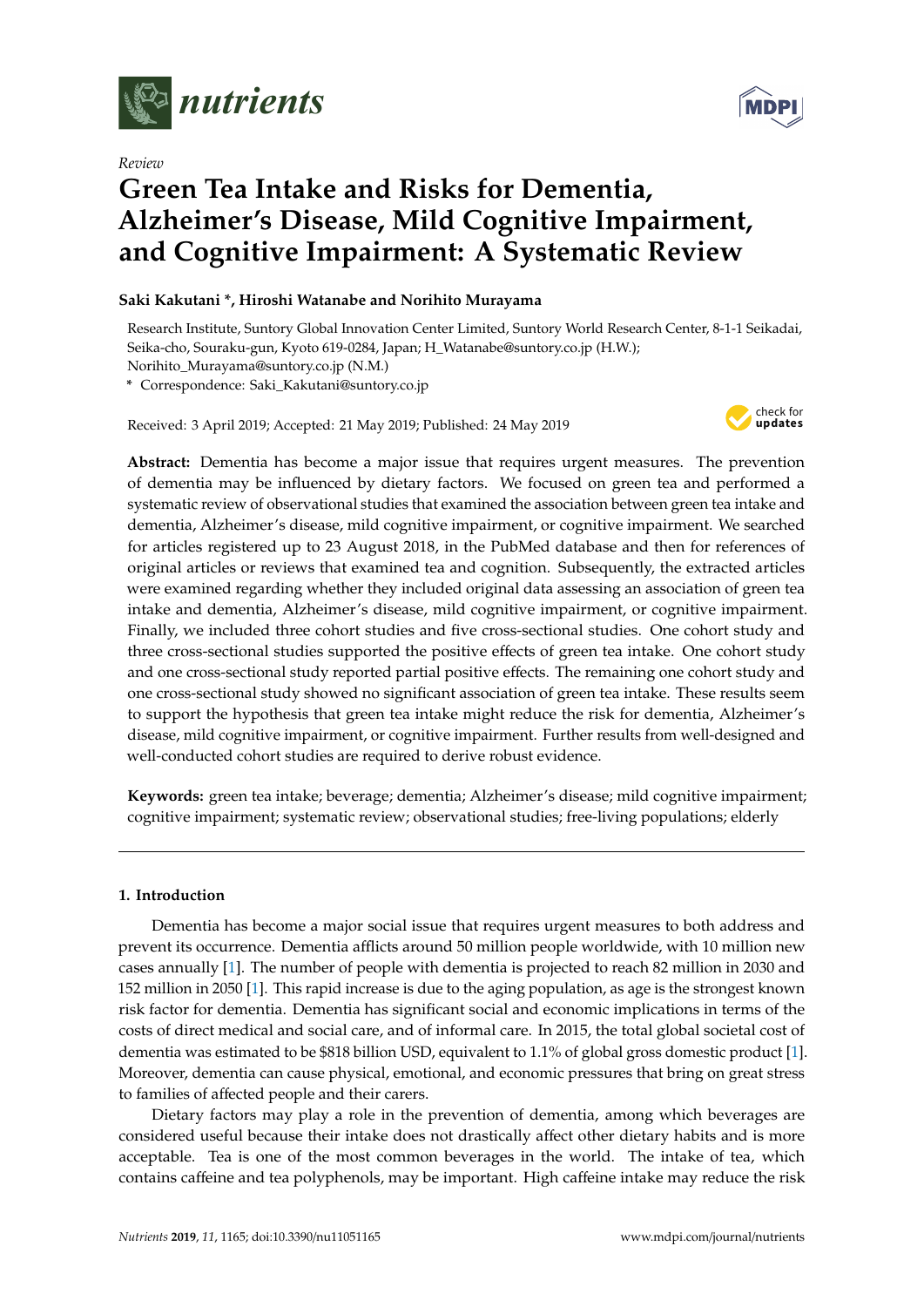for dementia [\[2–](#page-9-1)[4\]](#page-10-0). Particularly in Alzheimer's disease (AD), the green tea catechin polyphenols have been reported to have neuroprotective effects such as anti-oxidative stress, anti-inflammation, inhibition of amyloid-beta aggregation, and anti-apoptosis [\[5](#page-10-1)[,6\]](#page-10-2). A systematic review by Mancini et al., reported beneficial effects of green tea on cognition [\[7\]](#page-10-3). Therefore, because green tea is associated with neurodegenerative disease and cognitive functions, we identified the relationship between green tea and AD, mild cognitive impairment (MCI), and cognitive impairment by a systematic review.

We performed a systematic review of observational studies that examined the association between green tea intake and dementia, AD, MCI, or cognitive impairment. We selected dementia, AD, MCI, and cognitive impairment as the outcome because all of them conceptually include cognitive dysfunction that is greater than expected for age and education level without other psychiatric disorders; it should be noted that cognitive impairment is difficult to distinguish from cognitive dysfunction caused by aging, heredity, autism, and intelligence disability.

#### **2. Materials and Methods**

#### *2.1. Search Strategy*

Inclusion criteria were (1) English-language articles, (2) articles published after 1966, (3) articles on free-living populations, and (4) articles reporting original data on the relationship between green tea intake and the risk for dementia, AD, MCI, or cognitive impairment. We included cohort, case-cohort, nested case-control, case-control, and cross-sectional studies.

The article search was conducted using two steps. The first step included a comprehensive listing of articles that examined an association between intake of all kinds of tea and cognitive function or a change of cognitive function, in addition to dementia, AD, MCI, or cognitive impairment. In the second step, we extracted articles from Step 1 that examined intake of only green tea on dementia, AD, MCI, or cognitive impairment.

### *2.2. Study Selection*

The PubMed database [\[8\]](#page-10-4) was searched for observational studies investigating the relationship between tea intake and risk for dementia, AD, MCI, or cognitive impairment up to 23 August 2018. We designed the PubMed search formula as follows: key words for humans AND study designs AND exposure AND relevant outcomes (Table [1\)](#page-1-0).

<span id="page-1-0"></span>

| A. Search terms for humans, study designs, exposure, and relevant outcomes. |                       |                                                                                                                                                                                                                                                                                                                                                                                                                                                                                                                                                                                                                                                                                                                                                                                                                                                                                                                                                                                     |  |  |  |  |  |  |
|-----------------------------------------------------------------------------|-----------------------|-------------------------------------------------------------------------------------------------------------------------------------------------------------------------------------------------------------------------------------------------------------------------------------------------------------------------------------------------------------------------------------------------------------------------------------------------------------------------------------------------------------------------------------------------------------------------------------------------------------------------------------------------------------------------------------------------------------------------------------------------------------------------------------------------------------------------------------------------------------------------------------------------------------------------------------------------------------------------------------|--|--|--|--|--|--|
| Number                                                                      | <b>Terms</b><br>Items |                                                                                                                                                                                                                                                                                                                                                                                                                                                                                                                                                                                                                                                                                                                                                                                                                                                                                                                                                                                     |  |  |  |  |  |  |
| #1                                                                          | Humans                | Humans[mesh] OR people[tiab] OR participants[tiab] OR men[tiab] OR women[tiab] OR<br>population[tiab] OR populations[tiab] OR individuals[tiab] OR people[ot] OR<br>participants [ot] OR men [ot] OR women [ot] OR population [ot] OR populations [ot] OR<br>individuals[ot]                                                                                                                                                                                                                                                                                                                                                                                                                                                                                                                                                                                                                                                                                                        |  |  |  |  |  |  |
| #2                                                                          | Study designs         | Epidemiologic Studies [mesh] OR "case control" [tiab] OR cohort [tiab] OR cohorts [tiab]<br>OR "cross sectional"[tiab] OR "longitudinal study"[tiab] OR "longitudinal studies"[tiab]<br>OR "longitudinal trial"[tiab] OR "longitudinal trials"[tiab] OR "prospective study"[tiab]<br>OR "prospective studies"[tiab] OR "prospective trial"[tiab] OR "prospective trials"[tiab]<br>OR "retrospective study"[tiab] OR "retrospective studies"[tiab] OR "retrospective<br>trial" [tiab] OR "retrospective trials" [tiab] OR "case control" [ot] OR cohort [ot] OR<br>cohorts[ot] OR "cross sectional" [ot] OR "longitudinal study" [ot] OR "longitudinal<br>studies" [ot] OR "longitudinal trial" [ot] OR "longitudinal trials" [ot] OR "prospective<br>study"[ot] OR "prospective studies"[ot] OR "prospective trial"[ot] OR "prospective<br>trials" [ot] OR "retrospective study" [ot] OR "retrospective studies" [ot] OR "retrospective<br>trial"[ot] OR "retrospective trials"[ot] |  |  |  |  |  |  |
| #3                                                                          | Exposure              | tea[mesh] OR tea[tiab] OR teas[tiab] OR tea[ot] OR teas[ot]                                                                                                                                                                                                                                                                                                                                                                                                                                                                                                                                                                                                                                                                                                                                                                                                                                                                                                                         |  |  |  |  |  |  |

**Table 1.** PubMed search terms and strategy.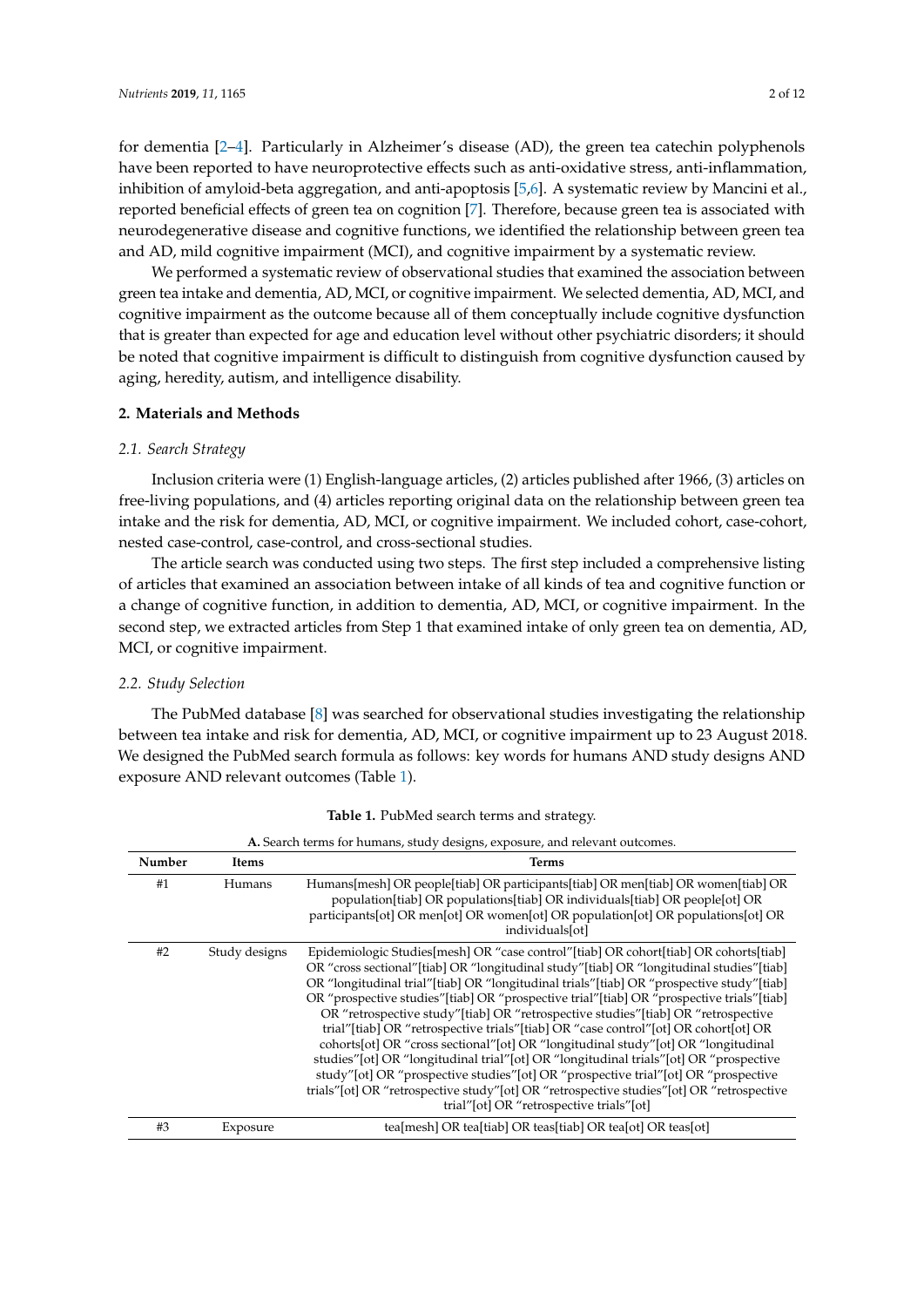| #4 | Relevant<br>outcomes | Dementia[mesh] OR Cognition Disorders[mesh] OR dementia[tiab] OR "cognition<br>disorder" [tiab] OR "cognition disorders" [tiab] OR "cognitive disorder" [tiab] OR |
|----|----------------------|-------------------------------------------------------------------------------------------------------------------------------------------------------------------|
|    |                      | "cognitive disorders" [tiab] OR "cognition impairment" [tiab] OR "cognition                                                                                       |
|    |                      | impairment" [tiab] OR "cognitive impairment" [tiab] OR "cognitive impairments" [tiab]                                                                             |
|    |                      | OR "cognition decline"[tiab] OR "cognitive decline"[tiab] OR "cognition"                                                                                          |
|    |                      | dysfunction"[tiab] OR "cognitive dysfunction"[tiab] OR "cognition function"[tiab] OR                                                                              |
|    |                      | "cognition functions" [tiab] OR "cognitive function" [tiab] OR "cognitive functions" [tiab]                                                                       |
|    |                      | OR dementia [ot] OR "cognition disorder" [ot] OR "cognition disorders" [ot] OR                                                                                    |
|    |                      | "cognitive disorder" [ot] OR "cognitive disorders" [ot] OR "cognition impairment" [ot] OR                                                                         |
|    |                      | "cognition impairment"[ot] OR "cognitive impairment"[ot] OR "cognitive                                                                                            |
|    |                      | impairments" [ot] OR "cognition decline" [ot] OR "cognitive decline" [ot] OR "cognition                                                                           |
|    |                      | dysfunction" [ot] OR "cognitive dysfunction" [ot] OR "cognition function" [ot] OR                                                                                 |
|    |                      | "cognition functions" [ot] OR "cognitive function" [ot] OR "cognitive functions" [ot]                                                                             |
|    |                      | tiab tag for searching titles and abstracts on PubMed: ot tag for searching other fields on PubMed                                                                |

**Table 1. A**. *Cont.*

tiab, tag for searching titles and abstracts on PubMed; ot, tag for searching other fields on PubMed.

| <b>B.</b> PubMed search strategy. |  |  |  |  |  |
|-----------------------------------|--|--|--|--|--|
| <b>Term Combination</b>           |  |  |  |  |  |
| #1 AND #2 AND #3 AND #4           |  |  |  |  |  |

Figure [1](#page-2-0) shows the study selection process. The PubMed search yielded 81 articles. First, we excluded articles in which titles and abstracts met the following criteria: (1) non-English publications, (2) non-human studies, (3) intervention studies, (4) studies that did not examine tea intake as exposure, (5) studies that examined tea intake in combination with other factors such as genotypes of metabolic enzymes or other dietary factors, (6) studies that did not examine dementia, AD, MCI, or cognitive impairment, or (7) studies that were published prior to 1965. Next, each full-text article was reviewed against the following inclusion criteria: (1) studies with eligible design and (2) studies reporting original data of tea intake and risk for dementia, AD, MCI, or cognitive impairment. Twenty-eight eligible articles were obtained from the initial PubMed search.

<span id="page-2-0"></span>

**Figure 1.** Flow diagram for literature search and study selection. **Figure 1.** Flow diagram for literature search and study selection.<br> **Figure 1.** Flow diagram for literature search and study selection.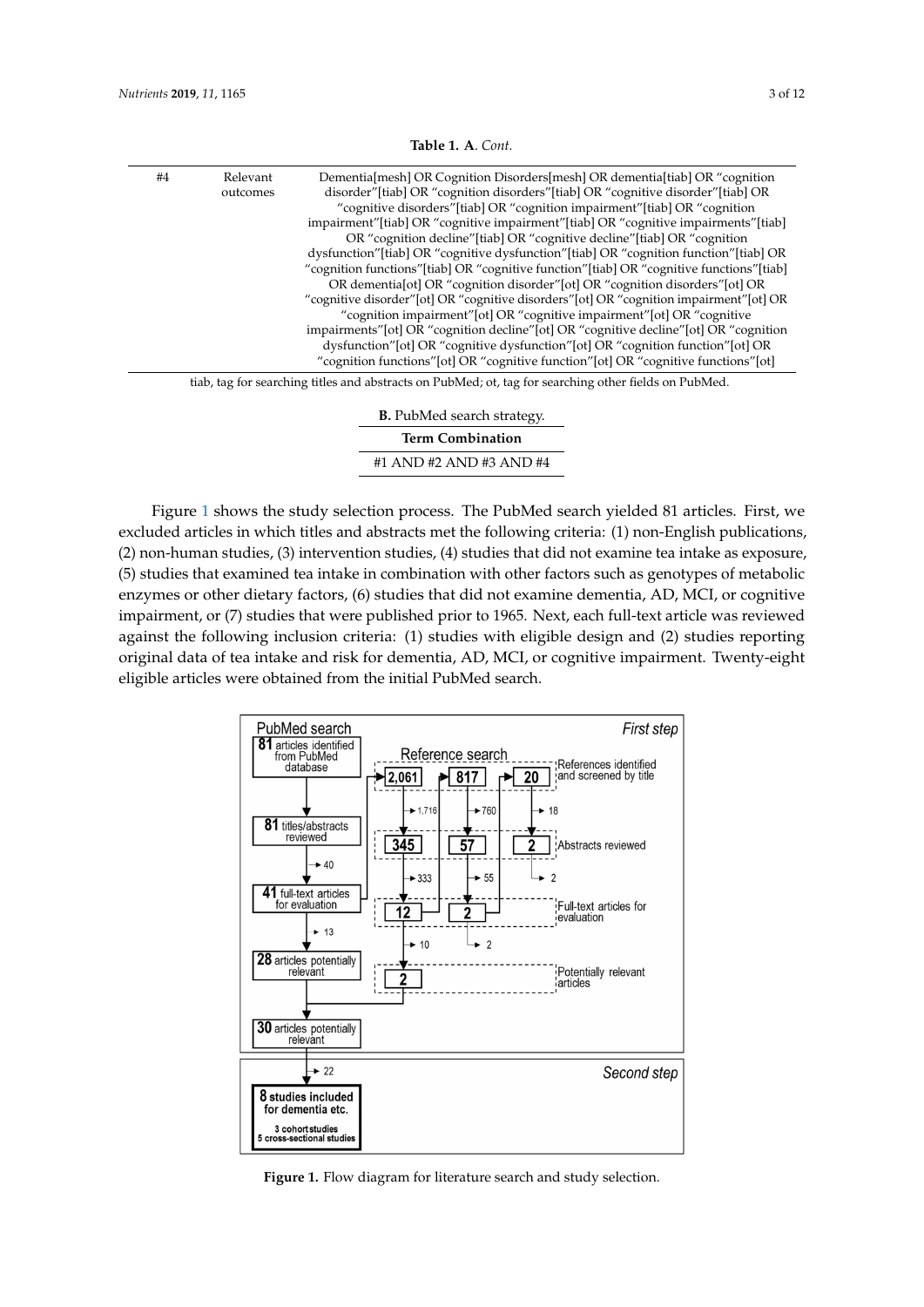To obtain additional potentially relevant articles, we assessed the citations of the full-text articles from our PubMed search. Citations of studies that (1) were non-English publications, (2) were non-human studies, (3) were intervention studies, (4) did not examine tea, beverages, diet, food, nutrients, antioxidant, or lifestyles, (5) did not examine dementia, AD, amyloid-beta coagulation, cognition, neurodegeneration, neuroprotection, neural function, memory, psychiatric disorders, or brain aging, and (6) were published prior to 1965 could be immediately excluded. A shortened list of articles from the citations was then screened based on their abstracts and full text using the same criteria as for the PubMed search. This crosschecking was continued until no further articles were found from the citations of the full text articles newly found from the previous list of citations (Reference search). After 2898 citations were scrutinized, two articles remained.

Thus, 30 articles that examined the relationship between all kinds of tea intake and risk for dementia, AD, MCI, or cognitive impairment were extracted from the PubMed search and the reference search. We then narrowed the list down to articles that examined green tea intake only. Studies in which green tea drinkers had drank black and/or Chinese tea in addition to green tea were excluded.

#### *2.3. Study Quality Assessment*

Overall study quality was assessed according to the reporting quality and the methodological quality. The reporting quality indicates whether the necessary information for observational studies was sufficiently reported. First, we used the Strengthening the Reporting of Observational Studies in Epidemiology Statement (STROBE) checklist to score the reporting quality [\[9\]](#page-10-5). The reporting quality score ranges from 0 to 32 for cross-sectional studies, from 0 to 33 for case-control studies, and from 0 to 34 for cohort studies. Studies with reporting quality scores less than 13 were defined as having low overall study quality. The remaining studies were evaluated then according to the methodological quality.

The methodological quality, which determines the reliability of findings, refers to the appropriateness of the methods used in epidemiologic research. The methodological quality was qualitatively assessed based on the following aspects: sufficient temporal information between exposure and outcome, subject selection, exposure assessment, outcome diagnosis, methods for controlling confounders, and statistical analysis. Considering the importance of the temporal relationship between exposure and outcome on the causality assessment, all cross-sectional studies were considered low quality. The remaining studies that had cohort, case-cohort, nested case-control, or case-control designs were categorized into high/medium/low quality based on their methodological quality.

#### *2.4. Data Extraction*

The following information was tabulated for each study: author names and publication year, study settings, subject characteristics and matching parameters, green tea intake assessment, outcome diagnosis, adjusted potential confounders, reporting quality score, overall study quality, and main findings from the fully adjusted model. A meta-analysis was not conducted due to the heterogeneity among studies included and the limited number of high-quality studies. This review therefore presents only a qualitative assessment.

#### **3. Results**

We identified eight eligible articles [\[10–](#page-10-6)[17\]](#page-10-7). Of these eligible studies, three were cohort studies [\[10](#page-10-6)[–12\]](#page-10-8) and five were cross-sectional studies [\[13–](#page-10-9)[17\]](#page-10-7). The study characteristics are shown in Table [2](#page-4-0) [\[10](#page-10-6)[–17\]](#page-10-7).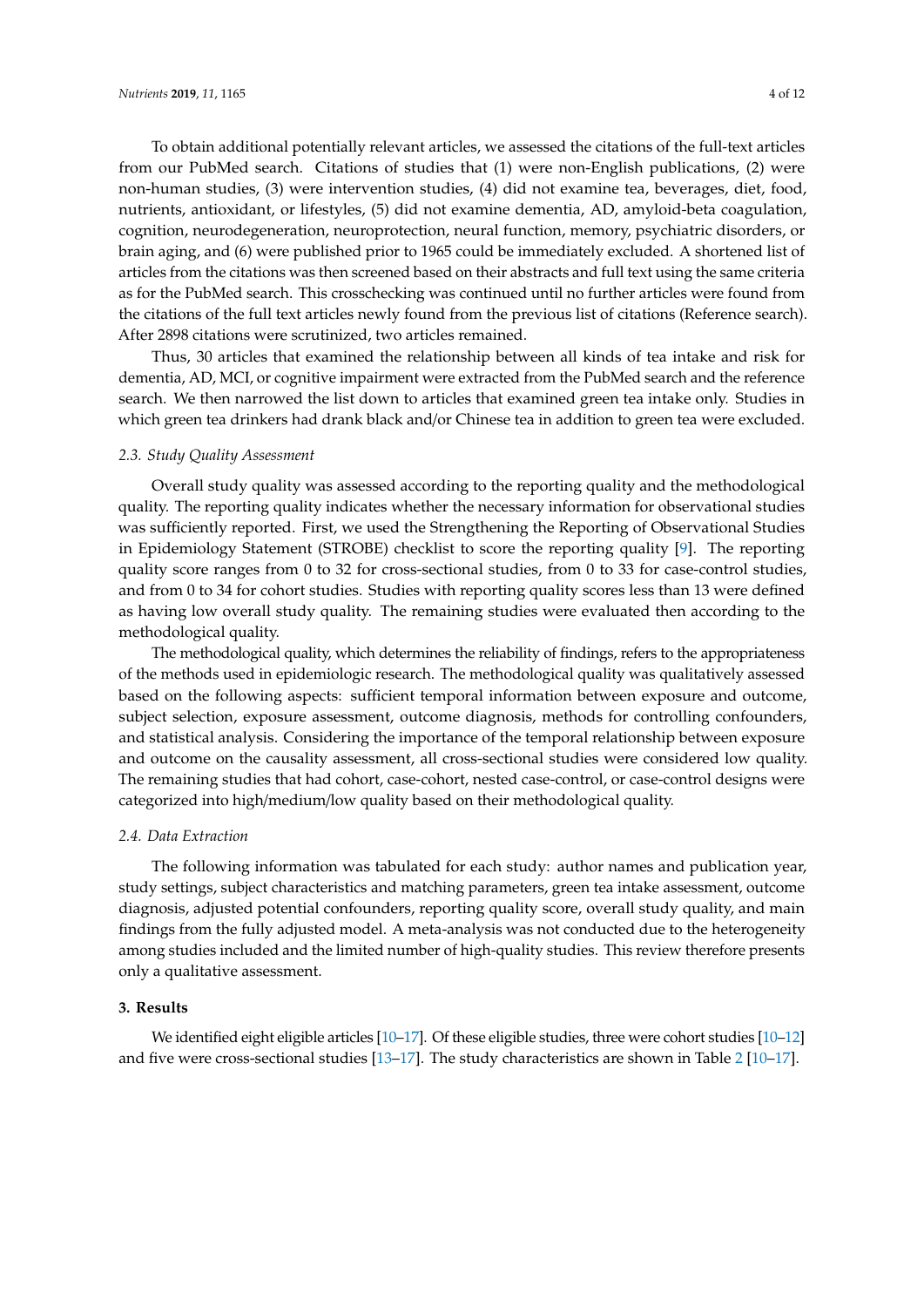*Nutrients* **2019**, *11*, 1165 5 of 12

Table 2. Summary of observational studies on the association between green tea and dementia, Alzheimer's disease, mild cognitive impairment, and/or cognitive impairment.

<span id="page-4-0"></span>

|                                       |                                                                                                    |                                                                                                                                                                                                                                            |                                                                                                                                                   | A. Cohort studies.                                                                                                                                             |                                                                                                                                                                                                                                                                                                                                                                                                                                                                            |                                                                                                |                                                                                                         |                                  |                        |                  |
|---------------------------------------|----------------------------------------------------------------------------------------------------|--------------------------------------------------------------------------------------------------------------------------------------------------------------------------------------------------------------------------------------------|---------------------------------------------------------------------------------------------------------------------------------------------------|----------------------------------------------------------------------------------------------------------------------------------------------------------------|----------------------------------------------------------------------------------------------------------------------------------------------------------------------------------------------------------------------------------------------------------------------------------------------------------------------------------------------------------------------------------------------------------------------------------------------------------------------------|------------------------------------------------------------------------------------------------|---------------------------------------------------------------------------------------------------------|----------------------------------|------------------------|------------------|
| First Author,<br>Publication          | Study                                                                                              | Subjects                                                                                                                                                                                                                                   | Exposure<br>Assessment                                                                                                                            | Outcome<br>Assessment                                                                                                                                          | <b>Adjustment for Potential</b><br>Confounders                                                                                                                                                                                                                                                                                                                                                                                                                             | <b>Main Findings</b>                                                                           |                                                                                                         |                                  | Quality<br>Assessment  |                  |
| Year,<br>[Reference No.]              |                                                                                                    |                                                                                                                                                                                                                                            |                                                                                                                                                   |                                                                                                                                                                |                                                                                                                                                                                                                                                                                                                                                                                                                                                                            |                                                                                                |                                                                                                         |                                  | <b>STROBE</b><br>Score | Study<br>Quality |
| Fischer K,<br>2018 [10]               | AgeCoDe and<br>AgeQualiDe, German,<br>2003-ongoing<br>$(\geq 10$ years follow-up).                 | 2622 of 22,701<br>primary care patients<br>living in the urban<br>areas of the 6 German<br>cities (Bonn,<br>Düsseldorf, Hamburg,<br>Leipzig, Mannheim,<br>or Munich), aged<br>$\geq$ 75 years.                                             | Self-administered<br>questionnaire of<br>frequency at FU-1<br>using a short and<br>concise 8-item<br>"cognitive health"<br>food intake screener.  | AD according to<br>SIDAM with<br>consensus of the<br>interviewing<br>investigator and an<br>experienced<br>geriatrician or<br>geriatric psychiatrist.          | Age, gender, BMI,<br>education, APOE ε4 carrier<br>status, smoking status,<br>physical activity score,<br>depression,<br>hypercholesterolemia, and<br>a modified CCI score.                                                                                                                                                                                                                                                                                                | Green tea<br>consumption<br>Non-consumption<br>Consumption                                     | AD HR (95% CI)<br>0.94(0.86; 1.02)                                                                      | $\boldsymbol{p}$<br>0.129        | 21                     | Medium           |
| Tomata Y,<br>2016 [11]                | Ohsaki Cohort 2006<br>Study, Japan,<br>2006-2012 (5.7 years<br>follow-up, 67,551<br>person-years). | 13,645 of 31,694<br>residents in Ohsaki<br>City, Miyagi<br>Prefecture,<br>northeastern<br>Japan, aged ≥65 years<br>on 1 December 2006.                                                                                                     | Self-administered<br>FFQ (Spearman rank<br>correlation coefficient<br>between FFO and<br>food records was 0.71<br>for men and 0.53<br>for women). | Dementia defined as<br>disabling dementia<br>according to the<br>criteria of LTCI<br>system used in Japan.                                                     | Age, gender, history of<br>disease (stroke, myocardial<br>infarction, hypertension,<br>diabetes, arthritis,<br>osteoporosis, fracture),<br>education, smoking,<br>alcohol drinking, BMI,<br>psychological distress score,<br>time spent walking, social<br>support, participation in<br>community activities,<br>motor function score,<br>consumption volume of<br>specific foods (green and<br>yellow vegetables and<br>fruit), coffee consumption,<br>and energy intake. | Green tea<br>consumption<br>$<$ 1 cup/day<br>1-2 cups/day<br>3-4 cups/day<br>$\geq$ 5 cups/day | Dementia HR<br>$(95\% \text{ CI})$<br>$1.06(0.89 - 1.27)$<br>$0.88(0.74 - 1.04)$<br>$0.73(0.61 - 0.87)$ | $p$ for trend<br>< 0.001         | -18                    | High             |
| Noguchi-<br>Shinohara M,<br>2014 [12] | Nakajima Project,<br>Japan, 2007-2013<br>$(mean 4.9(0.9)$ years<br>follow-up).                     | 723 of 2845 residents<br>Self-administered<br>of Nakajima, aged<br>questionnaire of<br>$\geq$ 60, completed<br>frequency, reviewed<br>cognitive tests,<br>by trained<br>without dementia,<br>researchers.<br>MCI, or MMSE<br>score $<$ 24. | Dementia: DSM-III-R<br>MCI: general MCI<br>criteria of<br>International<br>Working Group.                                                         | Age, gender, history of<br>hypertension/diabetes<br>mellitus/hyperlipidemia,<br>education, ApoE, alcohol<br>drinking, smoking,<br>physical activities/hobbies, | Green tea<br>consumption<br>None<br>$1-6$ d/w<br>Every day                                                                                                                                                                                                                                                                                                                                                                                                                 | Dementia OR<br>$(95\% \text{ CI})$<br>0.90(0.34, 2.35)<br>0.26(0.06, 1.06)                     | $\mathfrak{p}$<br>0.824<br>0.06                                                                         | 21                               | Medium                 |                  |
|                                       |                                                                                                    |                                                                                                                                                                                                                                            |                                                                                                                                                   |                                                                                                                                                                | and coffee/black tea/green<br>tea consumption.                                                                                                                                                                                                                                                                                                                                                                                                                             | Green tea<br>consumption<br>None<br>$1-6$ d/w<br>Every day                                     | MCI or dementia<br>OR (95% CI)<br>1<br>0.47(0.25, 0.86)<br>0.32(0.16, 0.64)                             | $\mathfrak{p}$<br>0.015<br>0.001 |                        |                  |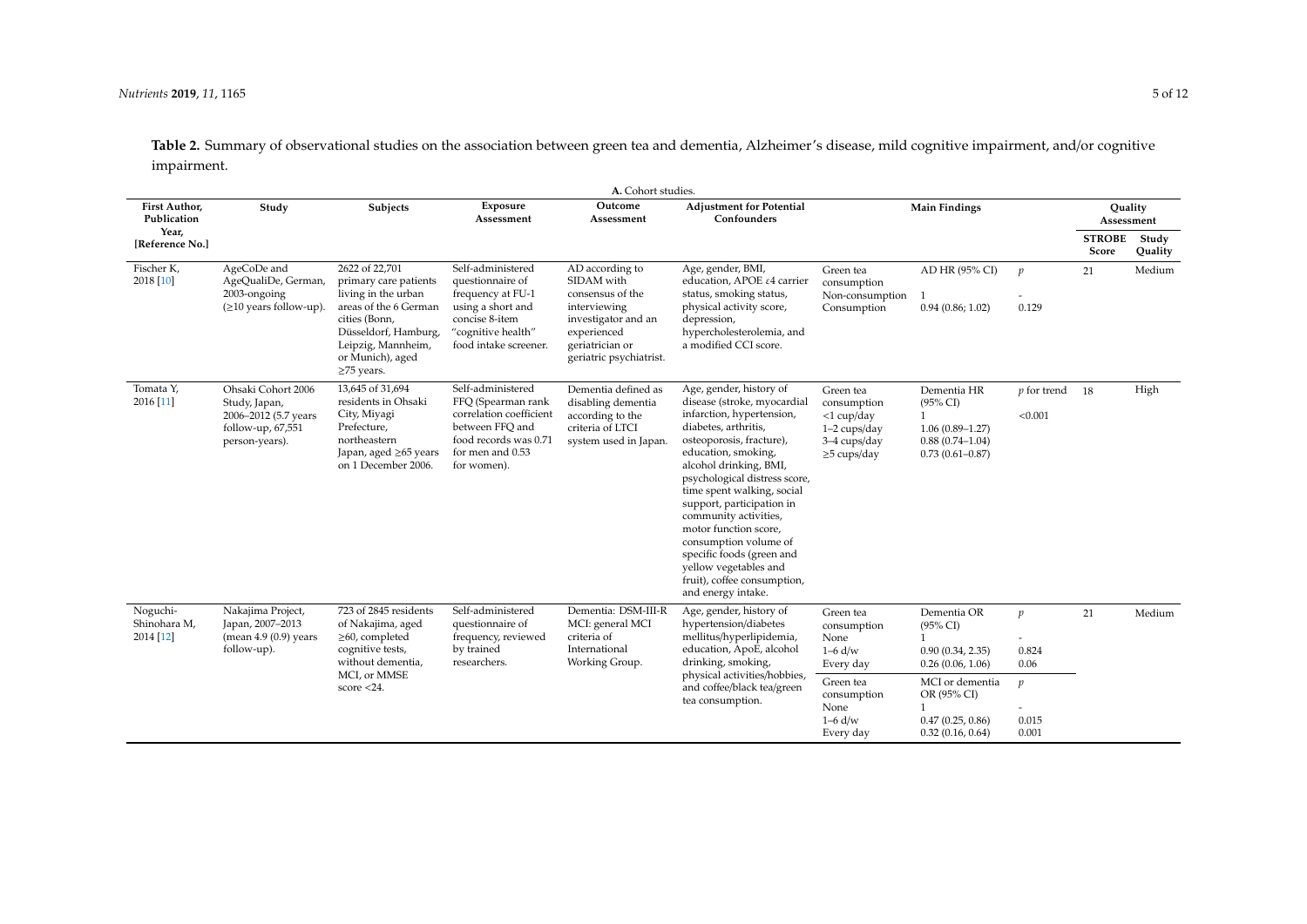| <b>B.</b> Cross-sectional studies. |                                                     |                                                                 |                                                                                              |                                                                  |                                                                                         |                                                          |                                                   |                                   |                        |                  |
|------------------------------------|-----------------------------------------------------|-----------------------------------------------------------------|----------------------------------------------------------------------------------------------|------------------------------------------------------------------|-----------------------------------------------------------------------------------------|----------------------------------------------------------|---------------------------------------------------|-----------------------------------|------------------------|------------------|
| First Author,<br>Publication       | Study                                               | Subjects                                                        | Exposure<br>Assessment                                                                       | Outcome<br>Assessment                                            | <b>Adjustment for Potential</b><br>Confounders                                          | <b>Main Findings</b>                                     |                                                   |                                   | Ouality<br>Assessment  |                  |
| Year,<br>[Reference No.]           |                                                     |                                                                 |                                                                                              |                                                                  |                                                                                         |                                                          |                                                   |                                   | <b>STROBE</b><br>Score | Study<br>Quality |
| Xu H, 2018 [13]                    | CLAS, China,<br>2011-2012.                          | 1003 of randomly<br>selected 4411<br>residents from 20          | Unclear<br>(reviewed type of tea<br>consumed with                                            | aMCI diagnostic<br>criteria reported by<br>Petersen with MMSE,   | Education.                                                                              | Green tea<br>consumption<br>All male                     | <b>MCI OR (95% CI)</b>                            | $\boldsymbol{p}$                  | 11                     | Low              |
|                                    |                                                     | target communities in                                           | frequency of tea                                                                             | MoCA, ADL, GDS,                                                  |                                                                                         | Non-consumption                                          | $\overline{1}$                                    | $\overline{\phantom{a}}$          |                        |                  |
|                                    |                                                     | the eastern, mid, and<br>western parts of                       | consumption).                                                                                | HIS, and MRI scans.                                              |                                                                                         | Consumption<br>55-69 years male                          | $0.657(0.46 - 0.93)$                              | 0.019                             |                        |                  |
|                                    |                                                     | China, aged $\geq 60$ .                                         |                                                                                              |                                                                  |                                                                                         | Non-consumption<br>Consumption<br>70-79 years male       | $\overline{1}$<br>$0.376(0.20 - 0.70)$            | $\overline{\phantom{a}}$<br>0.002 |                        |                  |
|                                    |                                                     |                                                                 |                                                                                              |                                                                  |                                                                                         | Non-consumption                                          |                                                   |                                   |                        |                  |
|                                    |                                                     |                                                                 |                                                                                              |                                                                  |                                                                                         | Consumption<br>$\geq$ 80 years male                      | $0.802(0.64 - 1.79)$                              | 0.802                             |                        |                  |
|                                    |                                                     |                                                                 |                                                                                              |                                                                  |                                                                                         | Non-consumption                                          | -1                                                | $\overline{\phantom{a}}$          |                        |                  |
|                                    |                                                     |                                                                 |                                                                                              |                                                                  |                                                                                         | Consumption<br>All female                                | $0.652(0.28 - 1.51)$                              | 0.318                             |                        |                  |
|                                    |                                                     |                                                                 |                                                                                              |                                                                  |                                                                                         | Non-consumption                                          | -1                                                |                                   |                        |                  |
|                                    |                                                     |                                                                 |                                                                                              |                                                                  |                                                                                         | Consumption<br>$55-69$ years<br>female                   | $0.82(0.58 - 1.16)$                               | 0.261                             |                        |                  |
|                                    |                                                     |                                                                 |                                                                                              |                                                                  |                                                                                         | Non-consumption<br>Consumption<br>70-79 years<br>female  | $1.06(0.62 - 1.80)$                               | 0.840                             |                        |                  |
|                                    |                                                     |                                                                 |                                                                                              |                                                                  |                                                                                         | Non-consumption<br>Consumption<br>$\geq$ 80 years female | -1<br>$0.96(0.56 - 1.65)$                         | 0.890                             |                        |                  |
|                                    |                                                     |                                                                 |                                                                                              |                                                                  |                                                                                         | Non-consumption                                          | $\mathbf{1}$                                      | $\overline{\phantom{a}}$          |                        |                  |
|                                    |                                                     |                                                                 |                                                                                              |                                                                  |                                                                                         | Consumption                                              | $0.43(0.18-1.03)$                                 | 0.057                             |                        |                  |
| Lee CY,<br>2017 [14]               | A nationwide,<br>population-based,<br>door-to-door, | 7964 of 28,600<br>residents across<br>Taiwan, aged $\geq 65$ .  | Interview using a<br>structured<br>questionnaire,                                            | All-cause dementia:<br>the core clinical<br>criteria recommended | Age, gender, education,<br>BMI, dietary habits,<br>habitual exercises, and              | Green tea<br>consumption                                 | All-cause<br>dementia OR<br>$(95\% \text{ CI})$   | $\boldsymbol{p}$                  | 18                     | Low              |
|                                    | in-person survey in<br>Taiwan, 2011-2013.           |                                                                 | conducted by<br>well-trained field<br>interviewers<br>according to an<br>operational manual. | by NIA-AA.                                                       | co-morbidities, including<br>hypertension, diabetes, and<br>cerebrovascular diseases.   | Non-consumption<br>Consumption                           | $0.51(0.34 - 0.75)$                               | 0.00                              |                        |                  |
| Kitamura K,<br>2016 [15]           | PROST, Japan,<br>2008-2014.                         | $1143$ of 2161 patient<br>registry of Sado<br>General Hospital, | Self-administered<br>questionnaire<br>of frequency.                                          | Cognitive<br>impairment: MMSE<br>score <24 (MMSE                 | Age, BMI, history of stroke<br>and myocardial infarction,<br>walking time, alcohol, and | Green tea<br>consumption                                 | Cognitive<br>impairment OR<br>$(95\% \text{ CI})$ | $\boldsymbol{p}$                  | 19                     | Low              |
|                                    |                                                     | aged $\geq$ 40, not<br>undergoing<br>kidney dialysis.           |                                                                                              | cutoff score of 23/24).                                          | fruit consumption.                                                                      | $0 = none$ ,<br>$1 = 1-6$ times/wk,<br>$2 = 7$ times/wk  | $0.83(0.70-0.98)$                                 | 0.032                             |                        |                  |

## **Table 2.** *Cont.*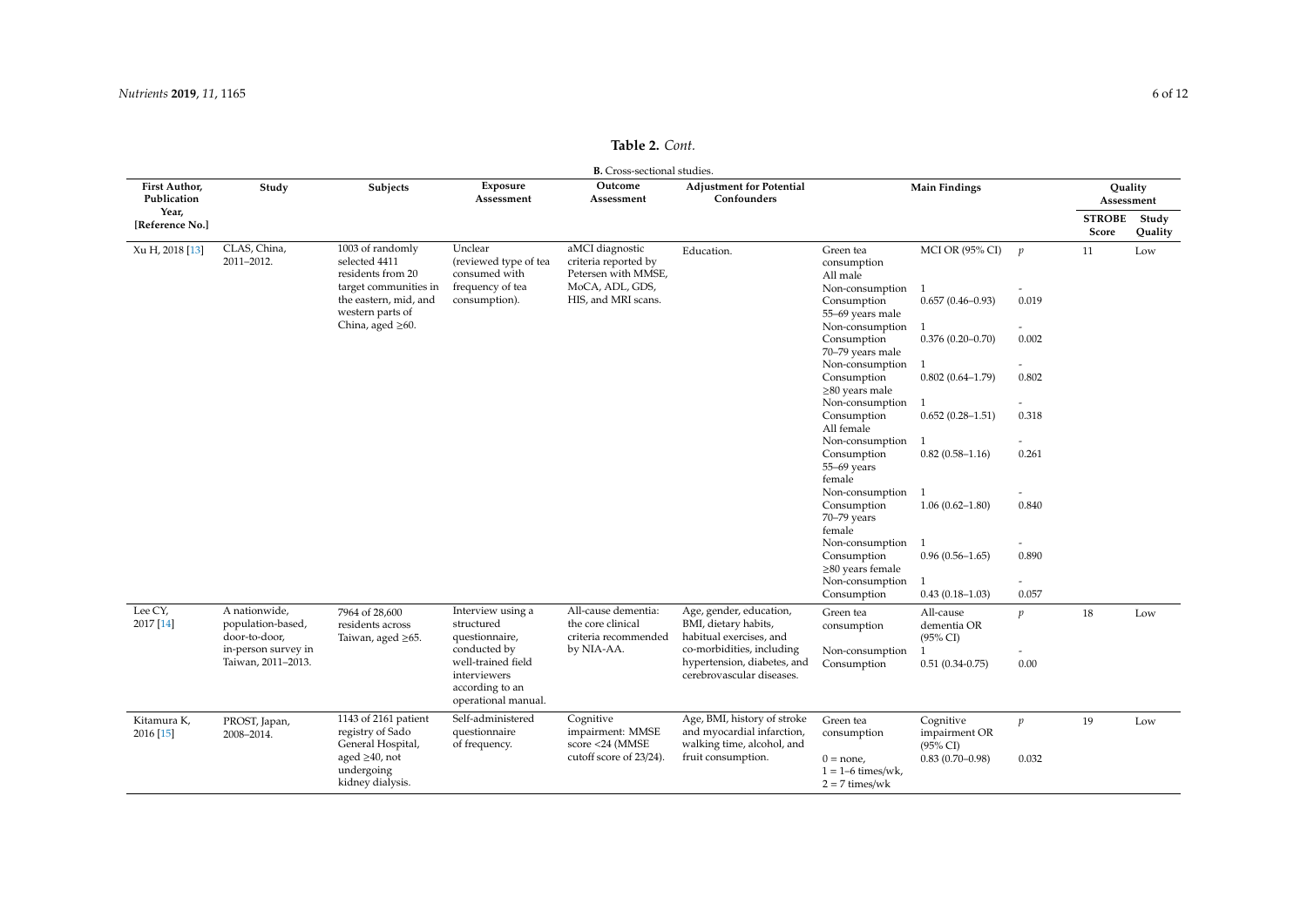| First Author,<br>Publication | Study                              | Subjects                                                                                                                                                                                                       | Exposure<br>Assessment                                                                                           | Outcome<br>Assessment                                                                                                                                                                                      | <b>Adjustment for Potential</b><br>Confounders                                                                                                                                                                                                                                                                                                                                                                                                                                                                                                              | <b>Main Findings</b>                                                                           |                                                                                           |                               | Ouality<br>Assessment  |                  |
|------------------------------|------------------------------------|----------------------------------------------------------------------------------------------------------------------------------------------------------------------------------------------------------------|------------------------------------------------------------------------------------------------------------------|------------------------------------------------------------------------------------------------------------------------------------------------------------------------------------------------------------|-------------------------------------------------------------------------------------------------------------------------------------------------------------------------------------------------------------------------------------------------------------------------------------------------------------------------------------------------------------------------------------------------------------------------------------------------------------------------------------------------------------------------------------------------------------|------------------------------------------------------------------------------------------------|-------------------------------------------------------------------------------------------|-------------------------------|------------------------|------------------|
| Year,<br>[Reference No.]     |                                    |                                                                                                                                                                                                                |                                                                                                                  |                                                                                                                                                                                                            |                                                                                                                                                                                                                                                                                                                                                                                                                                                                                                                                                             |                                                                                                |                                                                                           |                               | <b>STROBE</b><br>Score | Study<br>Quality |
| Shen W,<br>2015 [16]         | ZPHS, China, 2014.                 | 9375 of randomly<br>selected 1500<br>residents from each of<br>7 sites in Zhejian<br>province, aged $\geq 60$ .                                                                                                | Self-reported<br>frequency/type/<br>volume/preferred<br>concentration in<br>interview by trained<br>researchers. | Cognitive impairment<br>(CCM): MMSE score<br>$<$ 18 for illiteracy, $<$ 21<br>for $0-6$ years<br>educated, $<$ 25 for $>$ 6<br>vear educated<br>Cognitive impairment<br>(worldwide): MMSE<br>score $<$ 24. | Age, gender, ethnicity,<br>education, marital status,<br>BMI, WHR, SBP, DBP,<br>income, having children,<br>diabetes/CHD/AD/PD,<br>family<br>diabetes/CHD/AD/PD<br>history, smoking, alcohol<br>drinking, activity, vegetable<br>intake, fruit intake, red<br>meat intake, bean intake,<br>milk intake, supplement<br>use, depression, ADL<br>(all analyses), tea types, tea<br>concentration<br>(Tea consumption volume),<br>tea consumption volume,<br>tea concentration (Tea<br>types), tea consumption<br>volume, and tea types<br>(Tea concentration). | Tea types<br>Non-consumption<br>Green tea                                                      | Cognitive<br>impairment<br>$(CCM)$ OR<br>$(95\% \text{ CI})$<br>$1.04$ (0.72, 1.51)       | $\boldsymbol{p}$<br>Not shown | 19                     | Low              |
| Kuriyama S,<br>2006 [17]     | Tsurugaya Project,<br>Japan, 2002. | 1103 of 2730 residents<br>of Tsurugaya, aged<br>$\geq$ 70, with information<br>on tea consumption,<br>cognitive function,<br>body weight, height,<br>blood glucose, blood<br>pressure,<br>depressive symptoms. | Self-administered<br>semi-quantitative<br>questionnaire.                                                         | Cognitive<br>impairment: MMSE<br>score $<$ 26.                                                                                                                                                             | Age, gender, green<br>tea/black or oolong tea<br>consumption, coffee<br>consumption, diabetes<br>mellitus, hypertension,<br>history of stroke,<br>depressive symptoms,<br>education, visiting friends,<br>energy intake, VC/VE<br>supplementation, and<br>fish intake.                                                                                                                                                                                                                                                                                      | Green tea<br>consumption<br>$\leq$ 3 cups/w<br>$4-6$ cups/w or $1$<br>cup/d<br>$\geq$ 2 cups/d | Cognitive<br>impairment OR<br>$(95\% \text{ CI})$<br>0.62(0.33, 1.19)<br>0.46(0.30, 0.72) | <i>p</i> for trend<br>0.0006  | 19                     | Low              |

**Table 2. B**. *Cont.*

STROBE, strengthening the reporting of observational studies in epidemiology statement; AgeCoDe, study on ageing, cognition and dementia in primary care patients; AgeQualiDe, study on needs, health service use, costs, and health-related quality of life in a large sample of oldest-old primary care patients; FU-1, follow-up-1; AD, Alzheimer's disease; SIDAM, structured interview for the diagnosis of dementias of the Alzheimer type and multi-infarct dementia and dementias of other etiology; BMI, body mass index; APOE ε4, apolipoprotein E ε4; CCI, Charlson comorbidity index; HR, hazard ratio; CI, confidence interval; FFQ, food frequency questionnaire; LTCI, long-term care insurance; MCI, mild cognitive impairment; MMSE, Mini-Mental State Examination; DSM-III-R, Diagnostic and Statistical Manual of Mental Disorders 3rd edition, revised; OR, odds ratio; CLAS, China longitudinal aging study; MoCA, Montreal cognitive assessment; ADL, activities of daily living scale; GDS, global deterioration scale; HIS, Hachinski ischemia scale; MRI, magnetic resonance imaging; aMCI, amnestic mild cognitive impairment; NIA-AA, National Institute on Aging-Alzheimer's Association workgroups; ZPHS, Zhejiang Major Public Health Surveillance Program; CCM, Chinese cut-off of MMSE; WHR, waist-to-hip ratio; SBP, systolic blood pressure; DBP, diastolic blood pressure; CHD, coronary heart disease; PD, Parkinson's disease; VC, vitamin C; VD, vitamin D.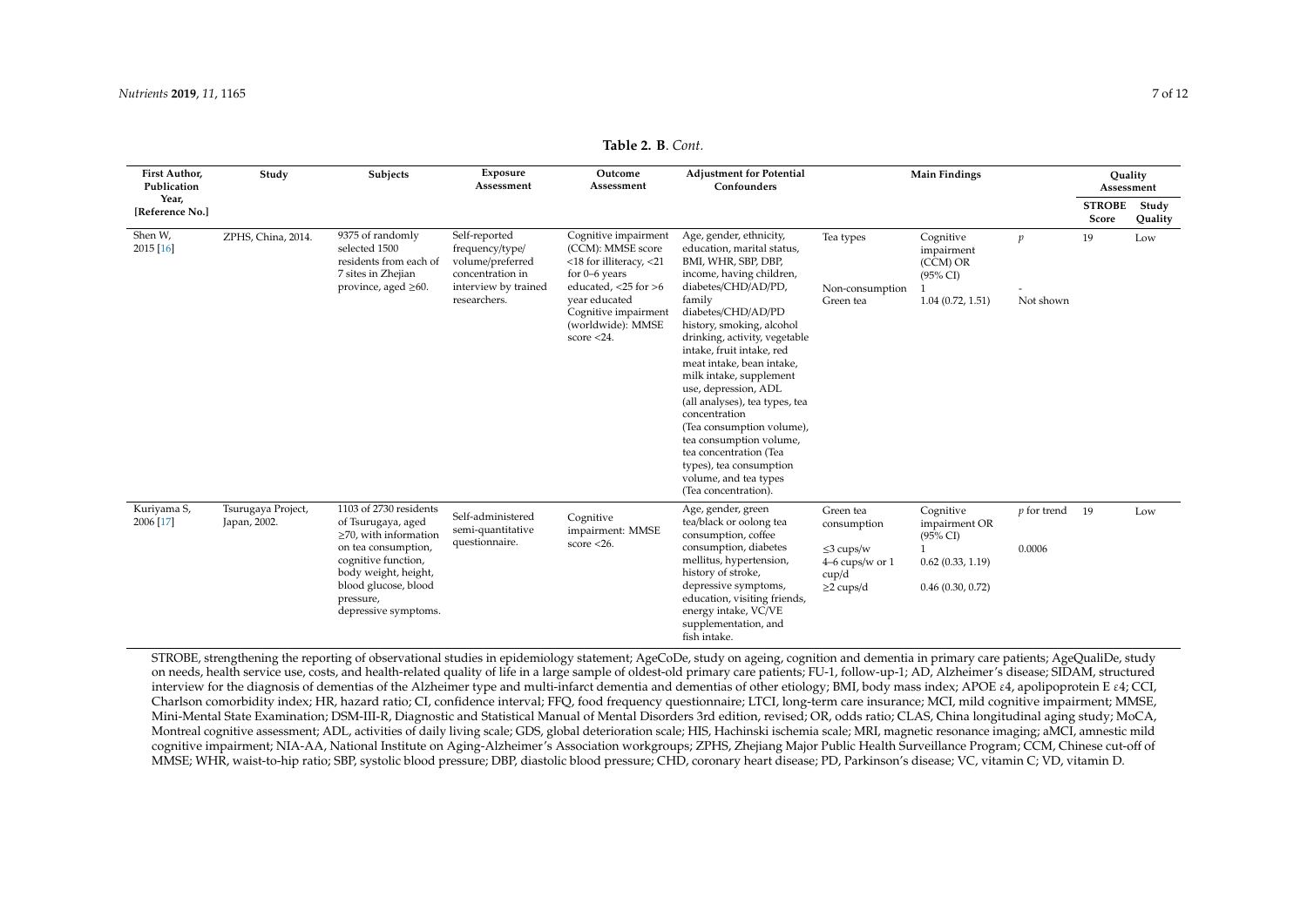Green tea intake was assessed by self-reporting questionnaires in seven studies [\[10](#page-10-6)[–12,](#page-10-8)[14–](#page-10-18)[17\]](#page-10-7). Lee et al., and Shen et al., also conducted interviews by trained interviewers to confirm subject self-reports [\[14](#page-10-18)[,16\]](#page-10-19). The remaining study reported by Xu et al., did not describe the methods of assessing green tea intake [\[13\]](#page-10-9).

The outcomes included in eight studies were AD, dementia, MCI, and/or cognitive impairment. Fischer et al., measured AD using the structured interview for the diagnosis of dementias of the Alzheimer type and multi-infarct dementia and dementias of other etiology (SIDAM) [\[10\]](#page-10-6). Tomata et al., Noguchi-Shinohara et al., and Lee et al., assessed dementia [\[11](#page-10-17)[,12](#page-10-8)[,14\]](#page-10-18). Tomata et al., used the long-term care insurance system of Japan to determine disabling dementia [\[11\]](#page-10-17). Noguchi-Shinohara et al., used the Diagnostic and Statistical Manual of Mental Disorders, 3rd edition, revised criteria for dementia [\[12\]](#page-10-8). Lee et al., diagnosed all-cause dementia based on the core clinical criteria recommended by the National Institute on Aging-Alzheimer's Association workgroups [\[14\]](#page-10-18). Noguchi-Shinohara et al., and Xu et al., examined MCI [\[12,](#page-10-8)[13\]](#page-10-9). Noguchi-Shinohara et al., used the general MCI criteria of the International Working Group for diagnosis of MCI [\[12\]](#page-10-8); however, they only analyzed the combined risk of dementia and MCI. Xu et al., assessed amnestic MCI (aMCI) according to the MCI diagnostic criteria reported by Petersen [\[13\]](#page-10-9). Kitamura et al., Shen et al., and Kuriyama et al., examined cognitive impairment [\[15](#page-10-20)[–17\]](#page-10-7). Kitamura et al., classified participants using the Mini-Mental State Examination (MMSE) score, with values less than 24 representing cognitive impairment [\[15\]](#page-10-20). Shen et al., assessed cognitive impairment in their analysis of tea categories using the Chinese Cut-off of MMSE (CCM) [\[16\]](#page-10-19). CCM has education-specific cut-off points: persons who are illiterate with an MMSE score less than 18, persons with an education of 0 to 6 years with an MMSE score less than 21, and persons with an education of more than 6 years with an MMSE score less than 25 are categorized as having cognitive impairment [\[16\]](#page-10-19). Kuriyama et al., defined an MMSE score less than 26 as cognitive impairment after examining cut-off points for scores less than 24, less than 26, and less than 28 [\[17\]](#page-10-7).

Of the three eligible cohort studies, only the study by Tomata et al., was high in overall study quality [\[11\]](#page-10-17). The cohort studies by Fischer et al., and by Noguchi-Shinohara et al., were considered to have a relatively medium overall study quality [\[10](#page-10-6)[,12\]](#page-10-8). In the study by Fischer et al., the number of analyzed subjects (*n* = 2622) was only 40% of the original number (*n* = 6619) who were randomly selected from the eligible population of 138 German centers and general practitioner registered sites [\[10\]](#page-10-6). In addition, the subjects were a German population, most of whom do not habitually drink green tea. Noguchi-Shinohara et al., had a relatively small sample size because the potential subjects were recruited from a small area; furthermore, their participation and response rates were low [\[12\]](#page-10-8).

All five cross-sectional studies were low in the overall study quality [\[13–](#page-10-9)[17\]](#page-10-7). Xu et al., had a low reporting quality (STROBE score, 11) [\[13\]](#page-10-9). The overall study quality of the remaining four studies was considered low in terms of methodological quality because of insufficient information regarding the temporal relationship between exposure and outcome [\[14–](#page-10-18)[17\]](#page-10-7).

The high-quality cohort study of Tomata et al., indicated that high frequency of green tea intake was significantly associated with a low hazard ratio for dementia [\[11\]](#page-10-17). The two medium-quality cohort studies were inconsistent [\[10,](#page-10-6)[12\]](#page-10-8). Fischer et al., showed that the group that drank green tea did not have a significantly different hazard ratio for AD compared to the group that did not drink green tea [\[10\]](#page-10-6). Noguchi-Shinohara et al., reported that the odds ratio (OR) of MCI or dementia was significantly lowered by green tea intake; however, they also reported that the OR of only dementia did not change [\[12\]](#page-10-8). The low-quality cross-sectional studies almost supported the positive effects of green tea. Lee et al., indicated that the group that drank green tea had a significantly lower OR for all-cause dementia than the group that did not drink green tea [\[14\]](#page-10-18). Kitamura et al., and Kuriyama et al., showed that an increase of green tea intake significantly lowered the OR for cognitive impairment [\[15,](#page-10-20)[17\]](#page-10-7). The study by Xu et al., had complex results: green tea intake significantly lowered the OR for aMCI in men aged 55 to 69 years, but not in men aged 70 to 79 years, men aged ≥80 years, or the overall male population [\[13\]](#page-10-9). Green tea intake did not lower the OR for aMCI in women aged 55 to 69 years, 70 to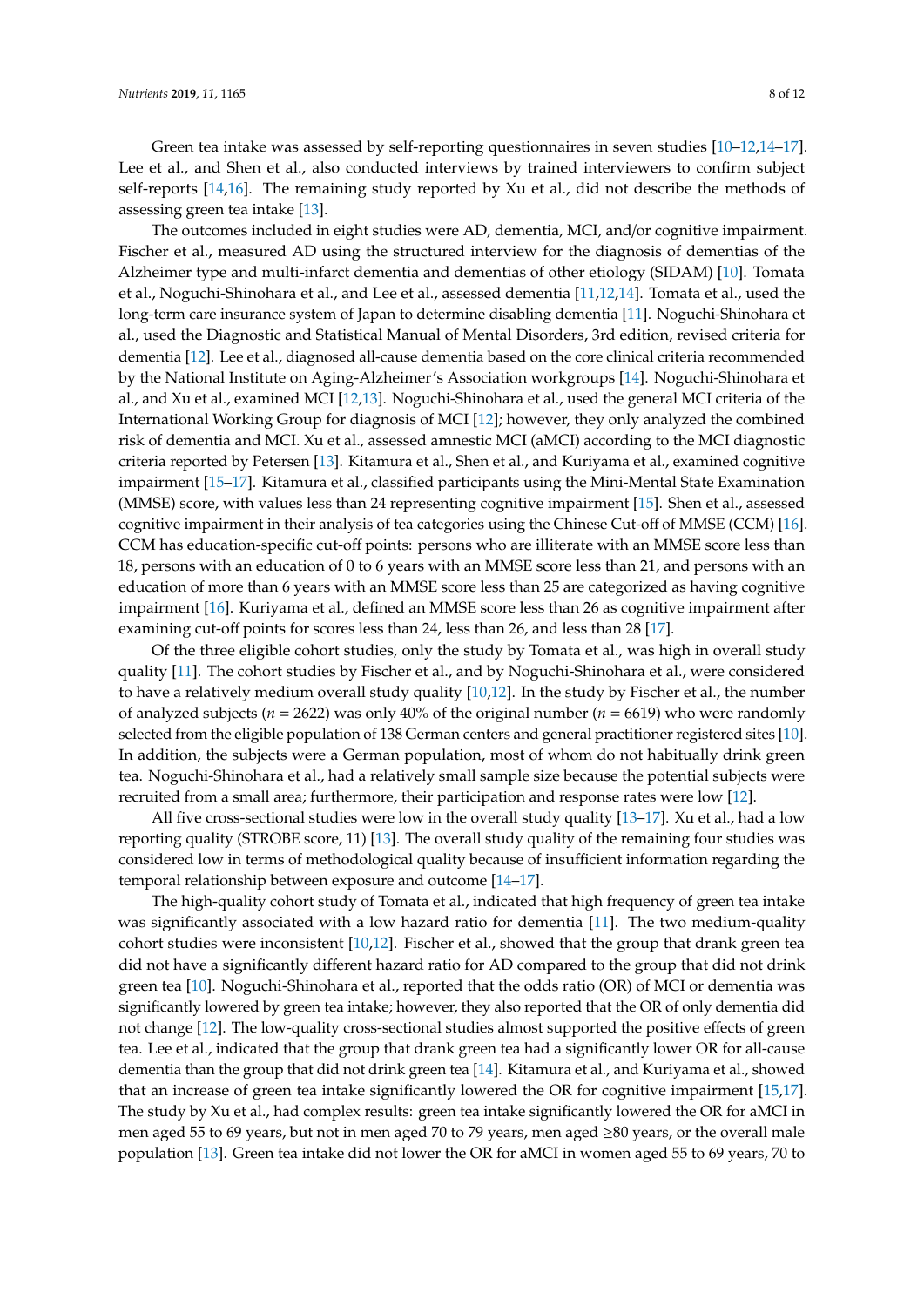79 years, or 80 years and over, or in the overall female population [\[13\]](#page-10-9). Shen et al., reported that green tea intake did not affect the OR for cognitive impairment significantly [\[16\]](#page-10-19).

#### **4. Discussion**

We systematically reviewed observational studies investigating the association between green tea intake and the risk for dementia, AD, MCI, or cognitive impairment in free-living populations. Six of eight eligible studies reported some kind of preventive effect of green tea intake. For this reason, it is possible that green tea intake might prevent the incidence of dementia, AD, MCI, or cognitive impairment.

Although the mechanisms of the preventive effect of green tea are not understood, four possibilities may explain these findings. The first mechanism is the antioxidant activity of green tea catechins in the brain. Oxidative stress has been demonstrated to be involved in the pathogenesis of both AD and vascular dementia (VaD) [\[18,](#page-10-21)[19\]](#page-10-22). Green tea catechins are known as powerful free radical scavengers [\[19](#page-10-22)[,20\]](#page-10-23). Moreover, catechins can chelate bivalent metal ions and prevent oxidation caused by reactive hydroxyl radicals [\[19,](#page-10-22)[21\]](#page-10-24). It is poorly understood how green tea catechins are distributed in the human brain after green tea intake. Henning et al., reported that 0.02–0.56% of green tea catechins could be absorbed after green tea intake in humans [\[22\]](#page-10-25) and Wu et al., showed that 7% of blood catechin and 11% of blood epicatechin were distributed in the rat brain after oral administration of catechin and epicatechin [\[23\]](#page-11-0). Regular and considerable amount of green tea intake might be important.

The second mechanism is a reduction of brain inflammation. Brain inflammation is considered to play an important role in dementia, and several inflammatory markers seem to be associated with an increased risk of all-cause dementia, especially AD [\[24](#page-11-1)[,25\]](#page-11-2). Green tea polyphenols have anti-inflammatory effects through the inhibition of nuclear factor kappa-beta activation [\[19,](#page-10-22)[26\]](#page-11-3). Thus, green tea intake could reduce brain inflammation.

The third mechanism is inhibition of amyloid-beta aggregation. Extracellular accumulation of amyloid plaques composed of fibrous amyloid is a pathological hallmark of AD, and amyloid oligomers and amyloid fibers generated in the process induce neurotoxicity [\[27\]](#page-11-4). Epigallocatechin gallate (EGCG), the main component of green tea catechins, has neuroprotective effects because EGCG inhibits amyloid-beta and aggregation [\[28](#page-11-5)[,29\]](#page-11-6).

The fourth mechanism is the maintenance of healthy blood vessels. Anti-atherosclerotic and anti-thrombotic effects are improved by green tea polyphenols [\[30](#page-11-7)[,31\]](#page-11-8). Moreover, green tea catechins have positive effects on endothelial and overall vascular function [\[32](#page-11-9)[,33\]](#page-11-10). These effects can prevent stroke, the main cause of VaD.

A biological relationship between green tea intake and dementia, AD, MCI, or cognitive impairment may be plausible. However, the results of eligible studies were not consistent. One of the reasons for this inconsistency might be the method by which green tea intake was estimated. Green tea intake is often estimated by frequency questionnaires, which were used in six of eight studies in the present review. Four of these six studies analyzed risk according to the frequency of green tea intake. On the other hand, the amount of tea leaves and hot water might be less standardized when making green tea compared with black tea; there is even a habit of making green tea multiple times from the same tea leaves in East Asia. For this reason, the frequency of green tea intake might not accurately reflect the intake of the constituents of green tea, some of which are considered to have positive effects against dementia, AD, MCI, and cognitive impairment. Thus, positive effects reported may not always be associated with green tea intake. Assessments of green tea intake might be more accurate if some type of marker reflecting the intake of green tea constituents could be used.

Another reason for the inconsistency between the studies might be the methods for outcome estimation. The outcomes that were included in the present review were dementia, AD, MCI, and cognitive impairment. However, the outcome of each study varied: dementia in two studies, AD in one study, MCI in one study, dementia and MCI in one study, and cognitive impairment in three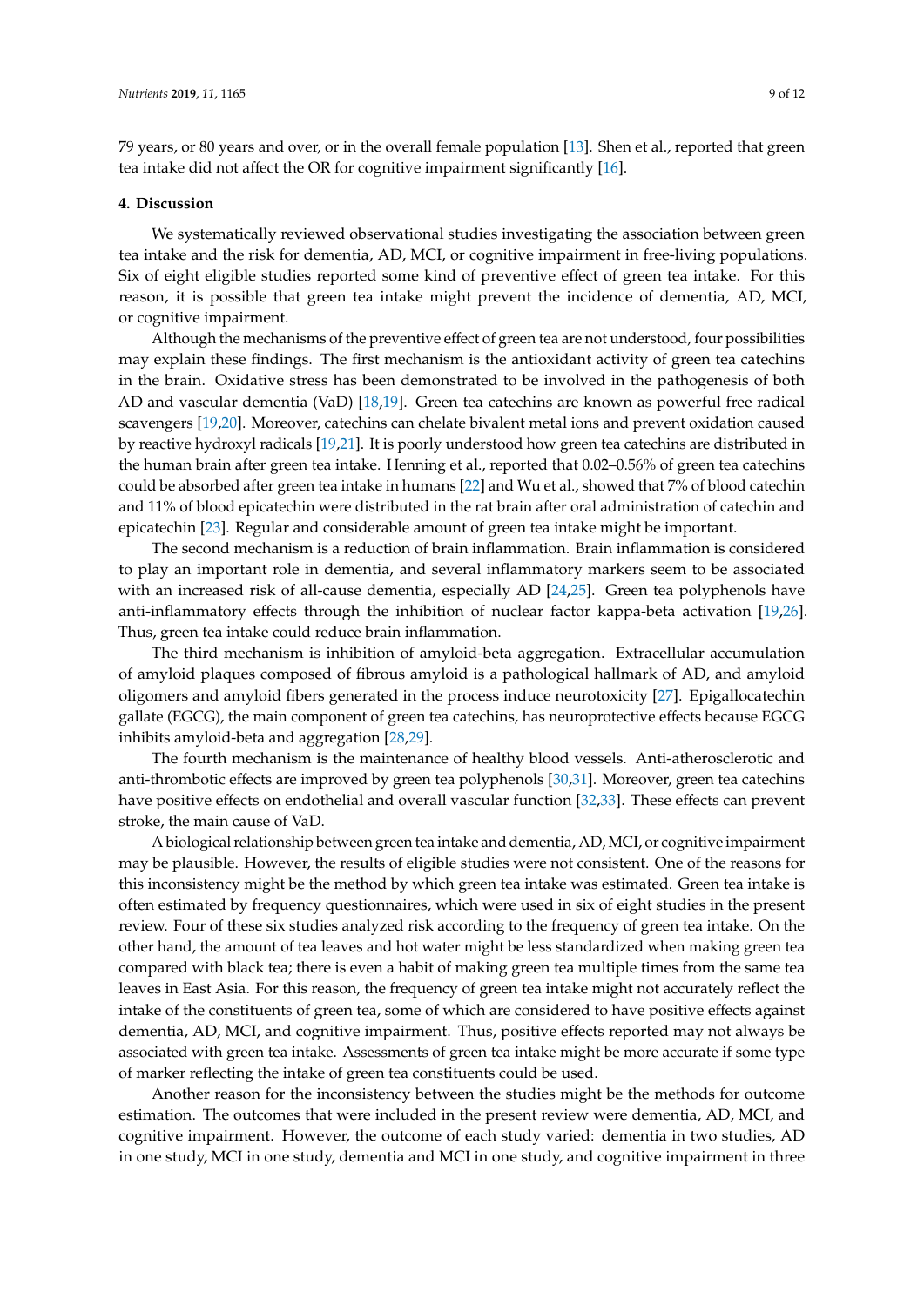studies. Moreover, the decision criteria used to define dementia and cognitive impairment varied between studies. These differences might affect the results and lead to inconsistent findings.

This systematic review has several limitations. First, our search was restricted to articles from the PubMed database. We had to identify potential articles that were not indexed in PubMed from the reference search. This limitation may have caused an omission of studies that should have been included. However, we considered that this limitation did not seriously influence the completeness of our literature search because of the thoroughness of our search.

Second, we included only studies published in English. We considered it difficult to understand non-English articles and to evaluate their quality fairly to conduct a systematic review. This limitation may have caused an omission of important non-English, high-quality studies.

Third, only one reviewer conducted the identification and evaluation of the eligible studies. Although our identification and evaluation processes were performed according to clear criteria, this limitation may have introduced a potential selection bias.

Fourth, our assessment of overall study quality might have led to an incorrect evaluation of studies. The quality assessment of observational studies is difficult because of the heterogeneity of study designs and methods. The reporting quality could be assessed quantitatively using the STROBE checklist; in contrast, the methodological quality was only estimated qualitatively. Consequently, our evaluation of the study quality might be biased even if our evaluation criteria were clearly defined. This limitation may have influenced the results and conclusions of the present review.

This systematic review has two strengths as well. To the best of our knowledge, the present review is the first systematic review that evaluates the effects of green tea intake on the risk for dementia, AD, MCI, or cognitive impairment. Reviews that evaluate all kinds of tea have already been published [\[4](#page-10-0)[,7](#page-10-3)[,34](#page-11-11)[,35\]](#page-11-12); however, evaluations that do not categorize the teas used may be problematic because of the heterogeneity of tea components. We focused on green tea because it is the most common beverage in East Asia.

In addition, in conducting the reference search, we screened all citations of the full text articles not only from the PubMed search but also from the reference search. Such a search likely results in a comprehensive identification of eligible studies. A comprehensive identification is important for drawing a conclusion from a systematic literature review because all available evidence should be considered.

In conclusion, green tea intake might reduce the risk of dementia, AD, MCI, or cognitive impairment. Easily modified lifestyle habits like green tea intake may be considered to reduce the risk of these diseases. However, we could not draw a solid conclusion regarding the impact of green tea because of the limited number of eligible studies as well as the quality of the studies included. Further results from well-designed and well-conducted cohort studies are required. Ecological study between green tea intake and the incidence of AD and/or dementia worldwide might be helpful. In addition, the development of markers that measure the constituents of green tea is needed.

**Author Contributions:** Conceptualization, S.K., H.W., and N.M.; Methodology, S.K.; Formal analysis, S.K.; Investigation, S.K.; Writing original draft preparation, S.K.; Writing—review and editing, S.K., H.W., and N.M.; Visualization, S.K.; Supervision, H.W., and N.M.; Funding acquisition, N.M. All authors approved the final version of the manuscript.

**Funding:** This study received no external funding and was funded by Suntory Global Innovation Center Limited, a subsidiary of the Suntory Group including beverage companies.

**Conflicts of Interest:** S.K., H.W., and N.M. are employees of Suntory Global Innovation Center Limited.

#### **References**

- <span id="page-9-0"></span>1. World Health Organization. Dementia, Fact Sheet on Dementia. Available online: https://[www.who.int](https://www.who.int/news-room/fact-sheets/detail/dementia)/ [news-room](https://www.who.int/news-room/fact-sheets/detail/dementia)/fact-sheets/detail/dementia (accessed on 15 February 2019).
- <span id="page-9-1"></span>2. Santos, C.; Costa, J.; Santos, J.; Vaz-Carneiro, A.; Lunet, N. Caffeine intake and dementia: Systematic review and meta-analysis. *J. Alzheimers Dis.* **2010**, *20*, S187–S204. [\[CrossRef\]](http://dx.doi.org/10.3233/JAD-2010-091387)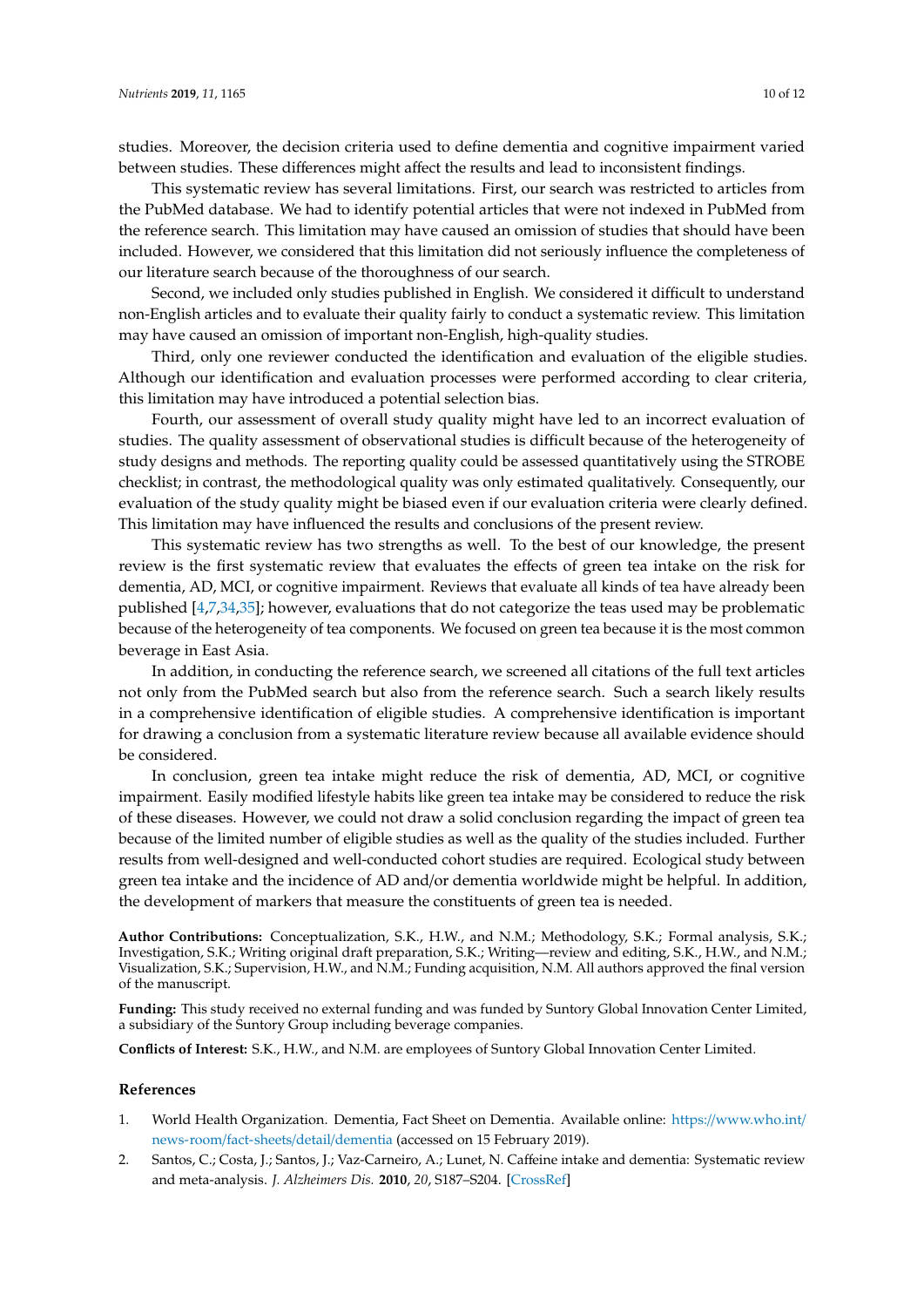- <span id="page-10-11"></span><span id="page-10-10"></span>3. Kim, Y.-S.; Kwak, S.M.; Myung, S.-K. Caffeine intake from coffee or tea and cognitive disorders: A metaanalysis of observational studies. *Neuroepidemiology* **2015**, *44*, 51–63. [\[CrossRef\]](http://dx.doi.org/10.1159/000371710)
- <span id="page-10-12"></span><span id="page-10-0"></span>4. Panza, F.; Solfrizzi, V.; Barulli, M.R.; Bonfiglio, C.; Guerra, V.; Osella, A.; Seripa, D.; Sabbà, C.; Pilotto, A.; Logroscino, G. Coffee, tea, and caffeine consumption and prevention of late-life cognitive decline and dementia: A systematic review. *J. Nutr. Health Aging* **2015**, *19*, 313–328. [\[CrossRef\]](http://dx.doi.org/10.1007/s12603-014-0563-8)
- <span id="page-10-1"></span>5. Braidy, N.; Jugder, B.E.; Poljak, A.; Jayasena, T.; Mansour, H.; Nabavi, S.M.; Sachdev, P.; Grant, R. Resveratrol as a Potential Therapeutic Candidate for the Treatment and Management of Alzheimer's Disease. *Curr. Top. Med. Chem.* **2016**, *16*, 1951–1960. [\[CrossRef\]](http://dx.doi.org/10.2174/1568026616666160204121431)
- <span id="page-10-13"></span><span id="page-10-2"></span>6. Mandel, S.; Youdim, M.B. Catechin polyphenols: Neurodegeneration and neuroprotection in neurodegenerative diseases. *Free Radic. Biol. Med.* **2004**, *37*, 304–317. [\[CrossRef\]](http://dx.doi.org/10.1016/j.freeradbiomed.2004.04.012)
- <span id="page-10-14"></span><span id="page-10-3"></span>7. Mancini, E.; Beglinger, C.; Drewe, J.; Zanchi, D.; Lang, U.E.; Borgwardt, S. Green tea effects on cognition, mood and human brain function: A systematic review. *Phytomedicine* **2017**, *34*, 26–37. [\[CrossRef\]](http://dx.doi.org/10.1016/j.phymed.2017.07.008) [\[PubMed\]](http://www.ncbi.nlm.nih.gov/pubmed/28899506)
- <span id="page-10-15"></span><span id="page-10-4"></span>8. National Institutes of Health's National Library of Medicine. PubMed. Available online: https://[www.ncbi.](https://www.ncbi.nlm.nih.gov/pubmed/) [nlm.nih.gov](https://www.ncbi.nlm.nih.gov/pubmed/)/pubmed/ (accessed on 15 February 2019).
- <span id="page-10-5"></span>9. von Elm, E.; Altman, D.G.; Egger, M.; Pocock, S.J.; Gøtzsche, P.C.; Vandenbroucke, J.P.; STROBE Initiative. Strengthening the Reporting of Observational Studies in Epidemiology (STROBE) statement: Guidelines for reporting observational studies. *BMJ* **2007**, *335*, 806–808. [\[CrossRef\]](http://dx.doi.org/10.1136/bmj.39335.541782.AD) [\[PubMed\]](http://www.ncbi.nlm.nih.gov/pubmed/17947786)
- <span id="page-10-16"></span><span id="page-10-6"></span>10. Fischer, K.; Melo van Lent, D.; Wolfsgruber, S.; Weinhold, L.; Kleineidam, L.; Bickel, H.; Scherer, M.; Eisele, M.; van den Bussche, H.; Wiese, B.; et al. Prospective Associations between Single Foods, Alzheimer's Dementia and Memory Decline in the Elderly. *Nutrients* **2018**, *10*, 852. [\[CrossRef\]](http://dx.doi.org/10.3390/nu10070852)
- <span id="page-10-17"></span>11. Tomata, Y.; Sugiyama, K.; Kaiho, Y.; Honkura, K.; Watanabe, T.; Zhang, S.; Sugawara, Y.; Tsuji, I. Green Tea Consumption and the Risk of Incident Dementia in Elderly Japanese: The Ohsaki Cohort 2006 Study. *Am. J. Geriatr. Psychiatry* **2016**, *24*, 881–889. [\[CrossRef\]](http://dx.doi.org/10.1016/j.jagp.2016.07.009)
- <span id="page-10-8"></span>12. Noguchi-Shinohara, M.; Yuki, S.; Dohmoto, C.; Ikeda, Y.; Samuraki, M.; Iwasa, K.; Yokogawa, M.; Asai, K.; Komai, K.; Nakamura, H.; et al. Consumption of green tea, but not black tea or coffee, is associated with reduced risk of cognitive decline. *PLoS ONE* **2014**, *9*, e96013. [\[CrossRef\]](http://dx.doi.org/10.1371/journal.pone.0096013) [\[PubMed\]](http://www.ncbi.nlm.nih.gov/pubmed/24828424)
- <span id="page-10-9"></span>13. Xu, H.; Wang, Y.; Yuan, Y.; Zhang, X.; Zuo, X.; Cui, L.; Liu, Y.; Chen, W.; Su, N.; Wang, H.; et al. Gender differences in the protective effects of green tea against amnestic mild cognitive impairment in the elderly Han population. *Neuropsychiatr. Dis. Treat.* **2018**, *14*, 1795–1801. [\[CrossRef\]](http://dx.doi.org/10.2147/NDT.S165618)
- <span id="page-10-18"></span>14. Lee, C.-Y.; Sun, Y.; Lee, H.-J.; Chen, T.-F.; Wang, P.-N.; Lin, K.-N.; Tang, L.-Y.; Lin, C.-C.; Chiu, M.-J. Modest Overweight and Healthy Dietary Habits Reduce Risk of Dementia: A Nationwide Survey in Taiwan. *J. Prev. Alzheimers Dis.* **2017**, *4*, 37–43. [\[CrossRef\]](http://dx.doi.org/10.14283/jpad.2016.123)
- <span id="page-10-20"></span>15. Kitamura, K.; Watanabe, Y.; Nakamura, K.; Sanpei, K.; Wakasugi, M.; Yokoseki, A.; Onodera, O.; Ikeuchi, T.; Kuwano, R.; Momotsu, T.; et al. Modifiable Factors Associated with Cognitive Impairment in 1,143 Japanese Outpatients: The Project in Sado for Total Health (PROST). *Dement Geriatr. Cognit. Disord. Extra* **2016**, *6*, 341–349. [\[CrossRef\]](http://dx.doi.org/10.1159/000447963)
- <span id="page-10-19"></span>16. Shen, W.; Xiao, Y.; Ying, X.; Li, S.; Zhai, Y.; Shang, X.; Li, F.; Wang, X.; He, F.; Lin, J. Tea Consumption and Cognitive Impairment: A Cross-Sectional Study among Chinese Elderly. *PLoS ONE* **2015**, *10*, e0137781. [\[CrossRef\]](http://dx.doi.org/10.1371/journal.pone.0140739)
- <span id="page-10-7"></span>17. Kuriyama, S.; Hozawa, A.; Ohmori, K.; Shimazu, T.; Matsui, T.; Ebihara, S.; Awata, S.; Nagatomi, R.; Arai, H.; Tsuji, I. Green tea consumption and cognitive function: A cross-sectional study from the Tsurugaya Project 1. *Am. J. Clin. Nutr.* **2006**, *83*, 355–361. [\[CrossRef\]](http://dx.doi.org/10.1093/ajcn/83.2.355)
- <span id="page-10-21"></span>18. Luca, M.; Luca, A.; Calandra, C. The Role of Oxidative Damage in the Pathogenesis and Progression of Alzheimer's Disease and Vascular Dementia. *Oxid. Med. Cell. Longev.* **2015**, *2015*, 504678. [\[CrossRef\]](http://dx.doi.org/10.1155/2015/504678)
- <span id="page-10-22"></span>19. Molino, S.; Dossena, M.; Buonocore, D.; Ferrari, F.; Venturini, L.; Ricevuti, G.; Verri, M. Polyphenols in dementia: From molecular basis to clinical trials. *Life Sci.* **2016**, *161*, 69–77. [\[CrossRef\]](http://dx.doi.org/10.1016/j.lfs.2016.07.021)
- <span id="page-10-23"></span>20. Nanjo, F.; Mori, M.; Goto, K.; Hara, Y. Radical scavenging activity of tea catechins and their related compounds. *Biosci. Biotechnol. Biochem.* **1999**, *63*, 1621–1623. [\[CrossRef\]](http://dx.doi.org/10.1271/bbb.63.1621)
- <span id="page-10-24"></span>21. Kumamoto, M.; Sonda, T.; Nagayama, K.; Tabata, M. Effects of pH and metal ions on antioxidative activities of catechins. *Biosci. Biotechnol. Biochem.* **2001**, *65*, 126–132. [\[CrossRef\]](http://dx.doi.org/10.1271/bbb.65.126)
- <span id="page-10-25"></span>22. Henning, S.M.; Niu, Y.; Lee, N.H.; Thames, G.D.; Minutti, R.R.; Wang, H.; Go, V.L.; Heber, D. Bioavailability and antioxidant activity of tea flavanols after consumption of green tea, black tea, or a green tea extract supplement. *Am. J. Clin. Nutr.* **2004**, *80*, 1558–1564. [\[CrossRef\]](http://dx.doi.org/10.1093/ajcn/80.6.1558)